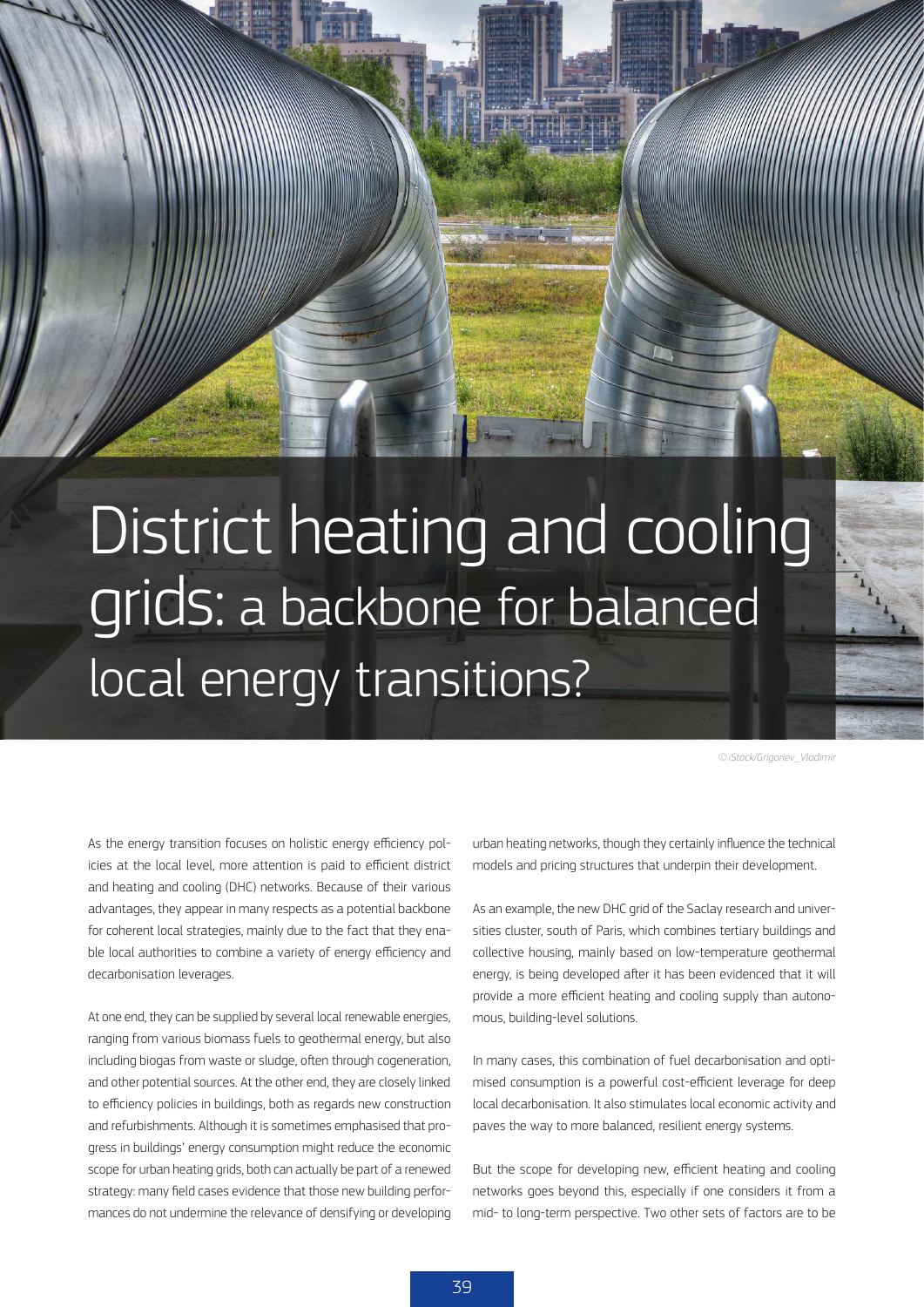considered, that will allow deeper energy optimisation to occur, and will provide increasing scope for developing efficient district heating and cooling in the near future.

The first one, particularly relevant in low- and mid-temperature grids (<40°C), providing both heating and cooling, is related to the numerous possibilities for energy recycling and exchanges which those grids make possible. In those cases, the grid not only conveys energy from primary sources to end users, but can be used as a complex optimisation system, connecting various energy profiles at different points of their cycles, in order to optimise their combination, and multiply secondary energy sources within the grid itself. New remote control and smart metering devices create a range of new possibilities in those grids.

The second set of factors builds on possibilities to connect those "smart" heating and cooling grids with electricity and gas grids. This will gradually enable real time arbitration between multiple energy sources to supply specific local needs. But it will also help in managing the costs and addressing the technical challenges of the instability linked to the increased share of renewables in electricity grids. The reason for this is that heating and cooling grids comprise key devices such as heat pumps, small cogeneration facilities or cheap centralised or decentralised thermal storage, which, when properly combined with local electrical systems, can help to efficiently manage intermittency from wind and solar sources, at a far lower cost than current electricity storage or power-to-gas devices. In a country like Denmark, the installed renewable capacity now roughly equals peak power demand: a large part of the resulting instability is managed through small, decentralised, power driven combined heat and power (CHP) facilities. Those small CHP facilities provide, on average, 50% of Denmark's electricity, and they are connected to various DHC grids, and to thermal storage devices, usually through water. They were consciously designed and gradually developed from the 1980s onwards as a key component of optimised systems enabling the country to develop its renewable power capacity well beyond the points that were long regarded as thresholds beyond which local electricity grids would become unmanageable, or unaffordable.

Energy systems will only be "smart" if they enable this flexible multi-energy supply to build up, and to a large extent, the backbone of those future multi-energy grids will be in DHC grids, because most of the devices and equipments allowing cost efficient, real time supply-need adjustment will be both rooted in local heating and cooling systems, and articulated with other energy supply grids and systems.

In order to facilitate these new transition steps, several policy challenges will have to be addressed at local, national and European



*© iStock/imantsu*

level. Though heat represents more than 50% of our total energy consumption, the average share of district heating and cooling networks in its supply is currently only 12% in EU Member States.

At the local level, a range of concrete challenges have to be faced by public city planners, grid managers and energy providers in order to allow for new grid architectures to emerge, allowing complex energy optimisation to occur. Some of these challenges are different in new urban areas and in old ones.

As regards new areas, planning authorities have to face a high degree of complexity, and the corresponding modelling work, in order to choose or promote energy solutions and grid architectures that will minimise total life cycle costs for new grids, including connection/ metering and production/storage devices which are best suited to the needs and resources of the area.

This choice is not simple, for several reasons. Competing energy providers and various off-takers usually promote different solutions. The value of future price stability, which can be achieved by replacing market exposed fossil fuels by renewables such as geothermal energy or biomass, is hard to estimate on long period/ life cycle budgeting approaches, which are relevant in these cases, and so are positive environmental externalities, most of which are